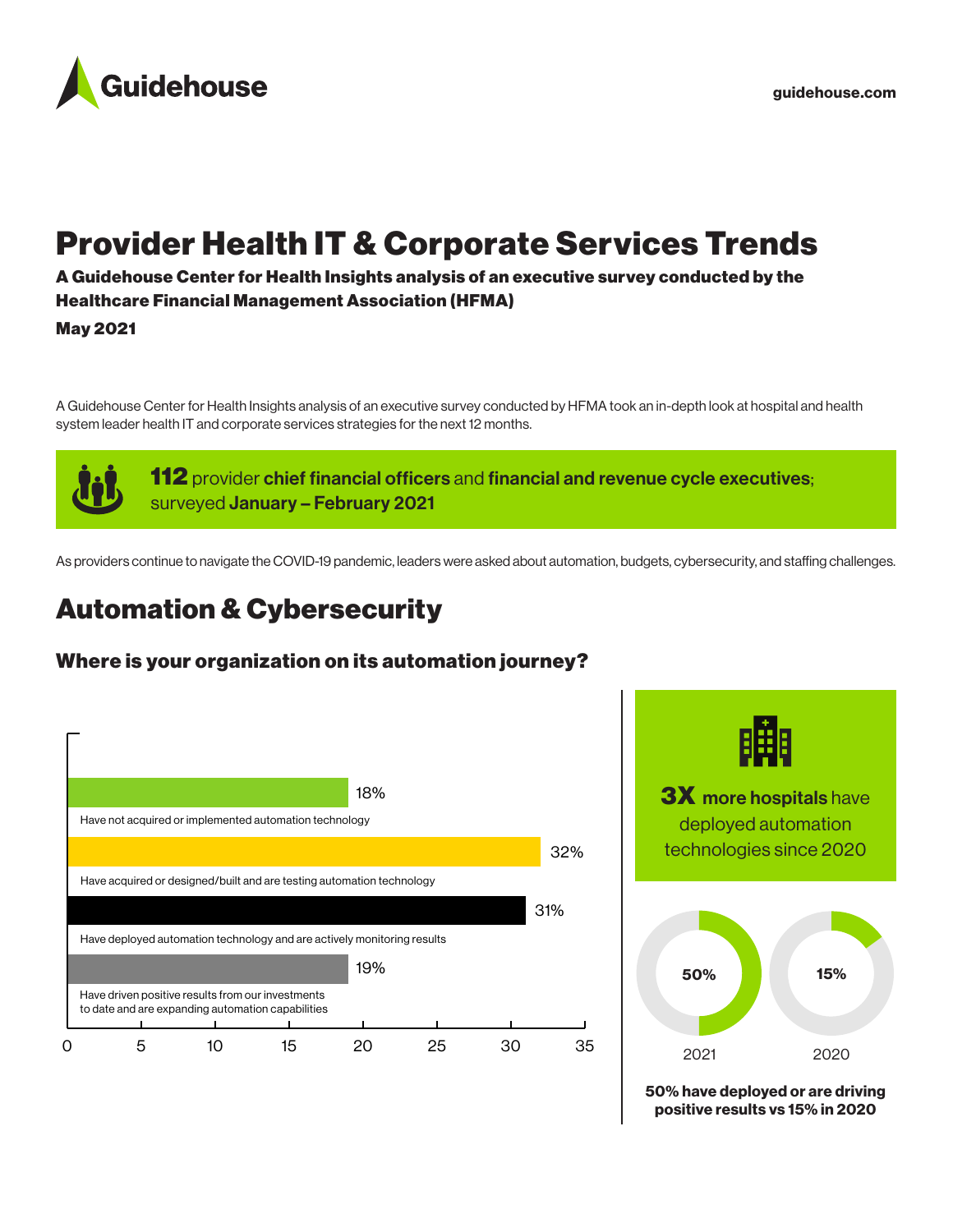## Which areas of technology/automation will be your priority over the next 12 months? (select all that apply)



technology priority over the next 12 months.

### What strategies has your organization put in place to address cybersecurity threats?

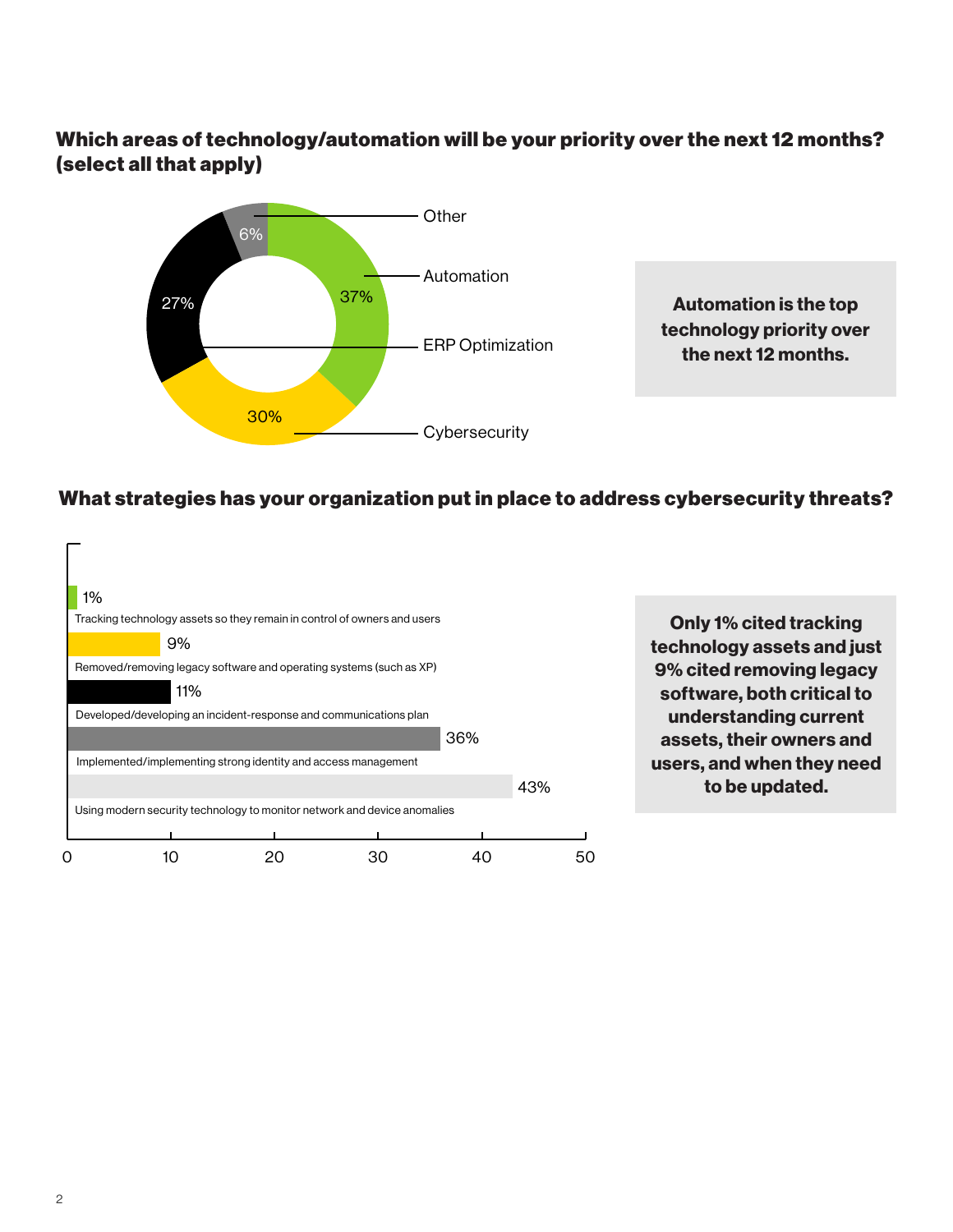## Which choice best describes when your organization might deploy or upgrade its enterprise resource planning (ERP) system?



#### Key Takeaways

- The federal government, including the Office of the National Coordinator for Health IT, has taken significant regulatory steps to improve interoperability so that providers can easily and securely exchange data and automate technologies for internal and external purposes.
- Operationalizing technology represents a significant opportunity for providers to drive efficiency gains, especially in corporate services. For example:
	- − Underperforming or underleveraged ERP assets significantly slow down operations, productivity, and employee engagement.
	- − As health systems have undergone mergers and acquisitions, many have layered on new technologies instead of replacing the old ones – a common driver of insecure assets and cybersecurity threats.
- Generally, providers are not taking full advantage of the benefits their technology investments could bring to solve their greatest business challenges.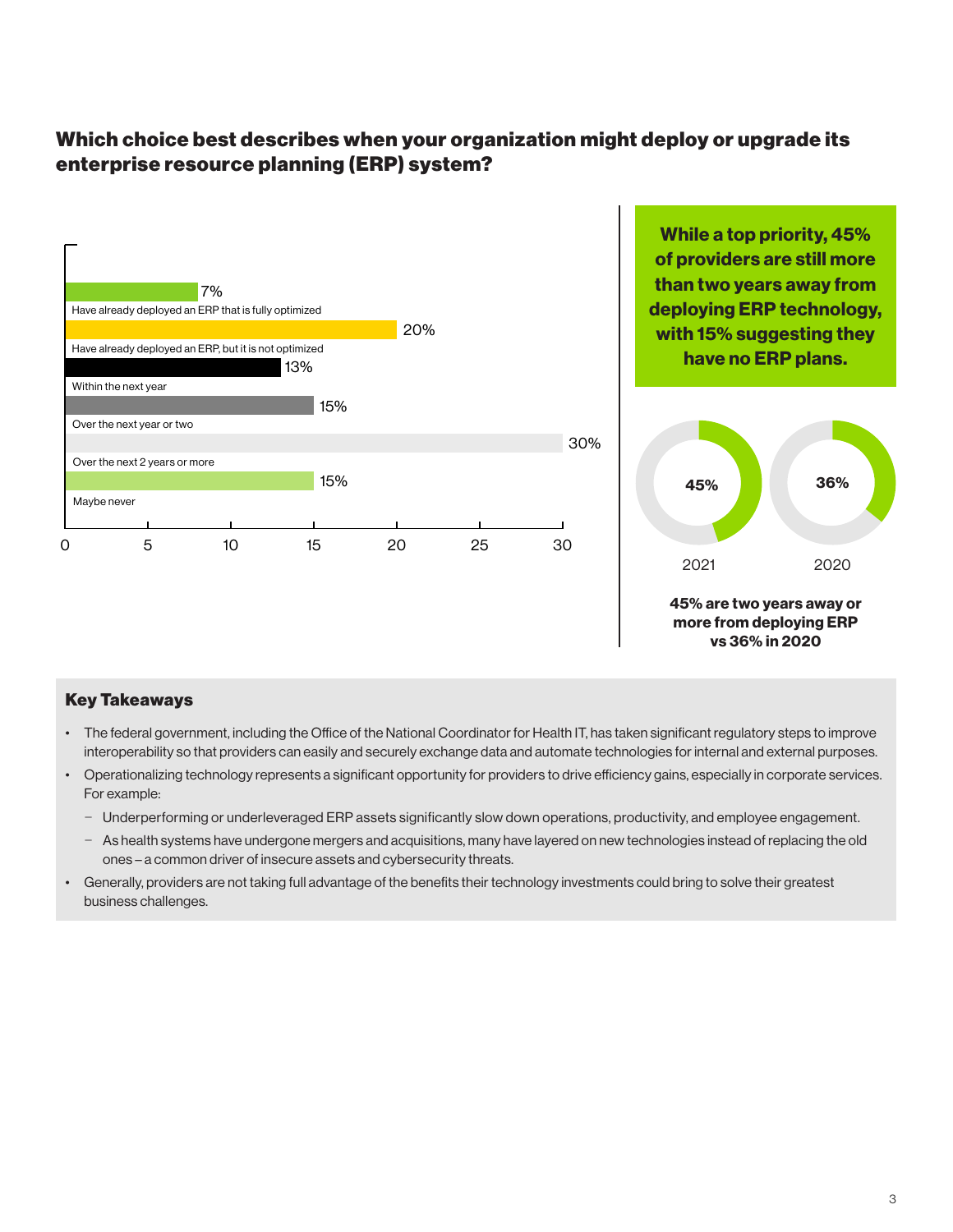## Corporate Services Spending

How much total spend on corporate services do you believe your organization could remove without negatively impacting service quality and efficiency?



#### Key Takeaways

More than half of executives surveyed expect to be held accountable for reducing corporate services budgets or, at a minimum, holding them flat over the next year.

## How is your organization's corporate services budget projected to change in the next 12 months?

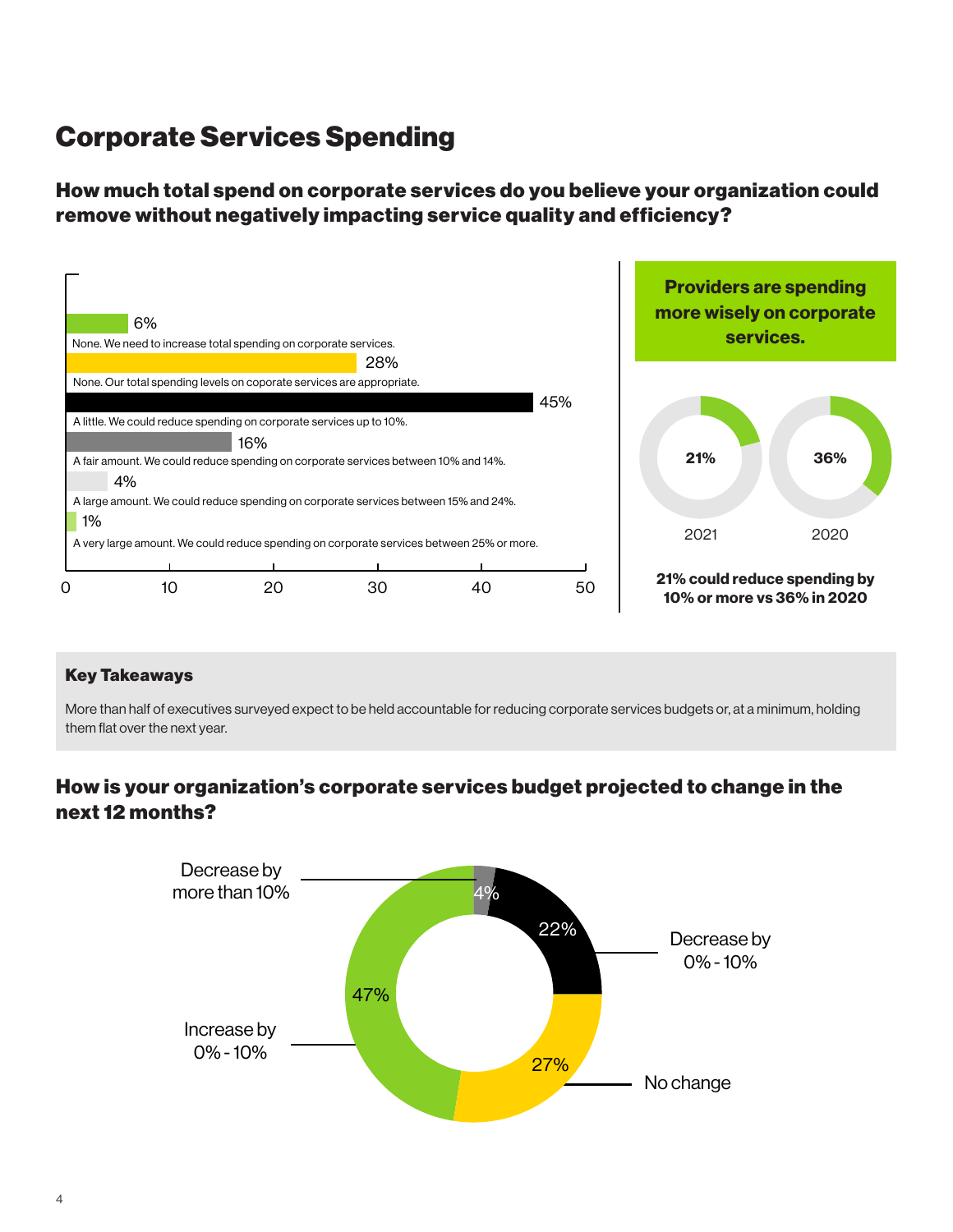## What are your top priority areas for reducing corporate services expenses over the next year? (select all that apply)



Providers are targeting the supply chain, information technology, and revenue cycle management as top priority areas for reducing corporate services expenses this year.

#### Key Takeaways

- The pressure for health systems to transform financial and operational performance has intensified with the pandemic.
- While the supply chain and revenue cycle are key areas to target, optimizing technology assets like automation is essential for providers to drive corporate services efficiencies that create a more resilient future.
- The technology itself won't solve the problem but wrapping better processes and structure around an optimized solution will.

## COVID-19 Impact on Staffing Shortages

#### To what extent is your current staffing shortage worse than it was one year ago?



Compared to a year ago, 69% of executives said nursing shortages have worsened, with 32% citing an increase in behavioral health shortages.

#### Key Takeaways

- It's clear the COVID-19 pandemic has dramatically impacted shortages of frontline clinicians.
- Just 20% of executives suggested an increase in physician shortages compared to 35% in 2018, potentially due to suspension of elective procedures across the country.